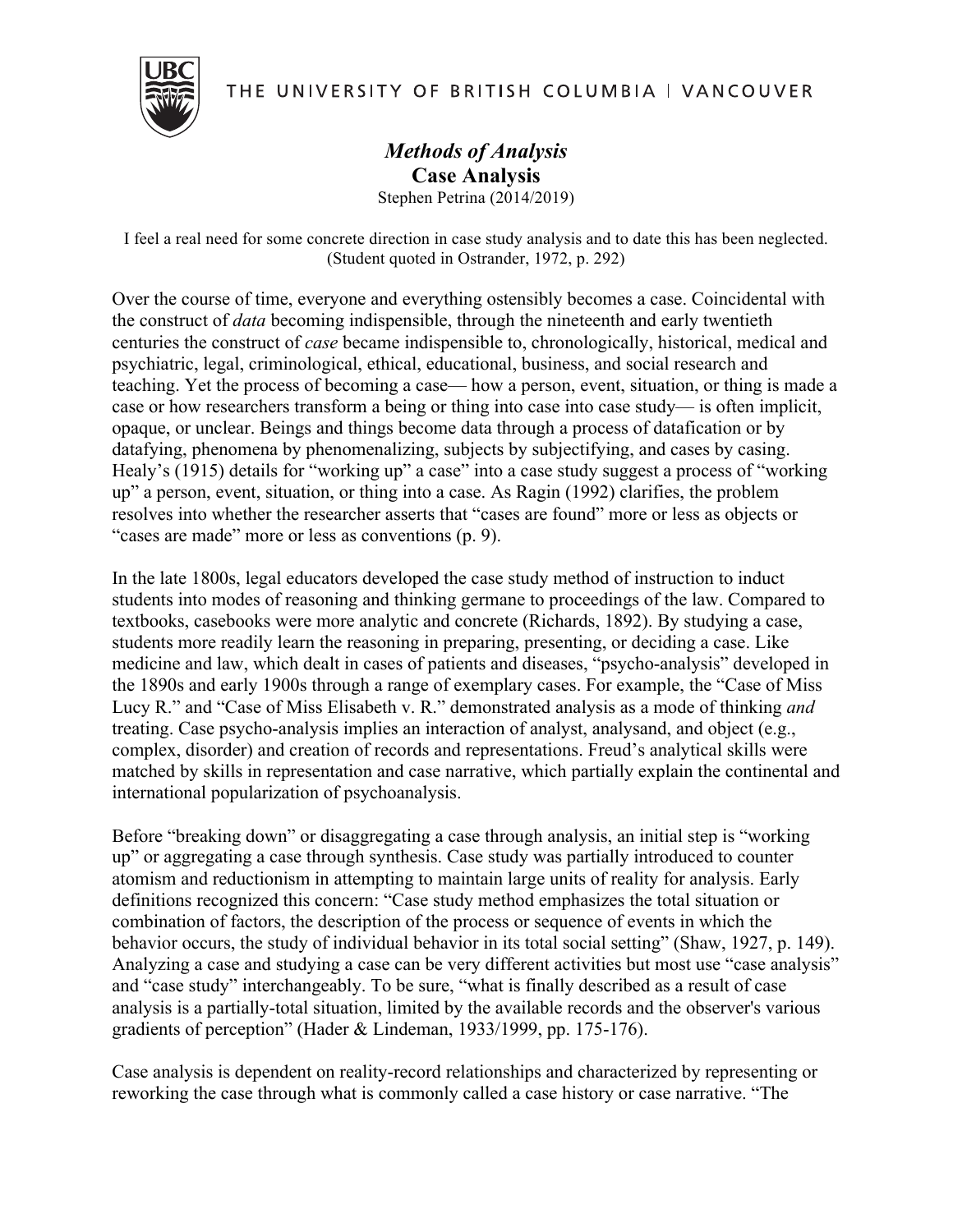records we possess relate a story, and relate that story in a particular way," Roth (2001) reminds us. "Certain facts, people, and events are selected over others, in order to convey one particular narrative in preference to some other" (p. 255). In case analysis, she recommends attending to:

(1) the external form and structure of the narrative— how is the case organized and formed in order to allow the relevant facts to emerge?— and (2) the internal presentation of events— why are certain facts and not others presented, and in which ways, to make the situation come out the way that it does, to tell the story that it tells? (p. 256)

Analysts are fond of noting that by retelling or narrating, they are restoring relations and making a case coherent or whole rather than leaving the data or records to incidental reconstruction (Dumez, 2015). Case-based instruction or case-based learning may leave reconstruction to students while the method of case analysis typically implies a researcher writing case narratives.

Which is to reiterate, case analysis and, in turn, case narrative, are problems of representation. Analysts take pride in representing reality with fidelity, in factual rather than fictional accounts of cases. Yet case narratives are much more likely to be a few images and 500 words than four hour documentary videos and 500 pages, representing parts, not wholes, of reality. Dumez (2015, p. 43) lists three questions to ask of case analyses: "What is my case a case of? What is the stuff that my case is made of? What can my case do? (or what do cases do?)" Understandably, a fourth should be added: What parts of reality does my case represent?

A case narrative does not mimic or mirror reality inasmuch as it corresponds to, coheres with, or is consequential to somebody or something having done something. Data or records and notes mediate between representation and reality along with a series of implicit and explicit decisions on the who, what, when, why, and how of representation. Indeed, historians consistently note that a case narrative or representation is always descriptive *and* analytical. Similarly, creating dramatic or fictional accounts remains an option.

Yin (1994) stresses clarity in the unit of analysis, which shapes and is evident in the narrative (pp. 20-22). He refers to *The Soul of a New Machine* (Kidder, 1981), and asks:

Is the case study about the minicomputer, or is it about the dynamics of a small group the engineering team? The answer is critical if we want to understand how the case study relates to a broader body of knowledge— that is, whether to generalize to a technology topic or to a group dynamics topic. Because the book is not an academic study, it does not need to, nor does it, provide an answer. (p. 23)

Yin accurately notes that case records lend themselves to any range of methods of analysis but the point made here is that case analysis is itself unique in the how and why of narration from data. In this sense, it is adequate to simply define case analysis as "recasting of the 'case record'" (Bloom, 1969, p. 23). Is it enough to ask of case analysis, "does it tell a good story?" As Miles (1979, p. 600) asks of qualitative methods in general, can case study "transcend storytelling?" Ought we ask, "what do all these case studies add up to?"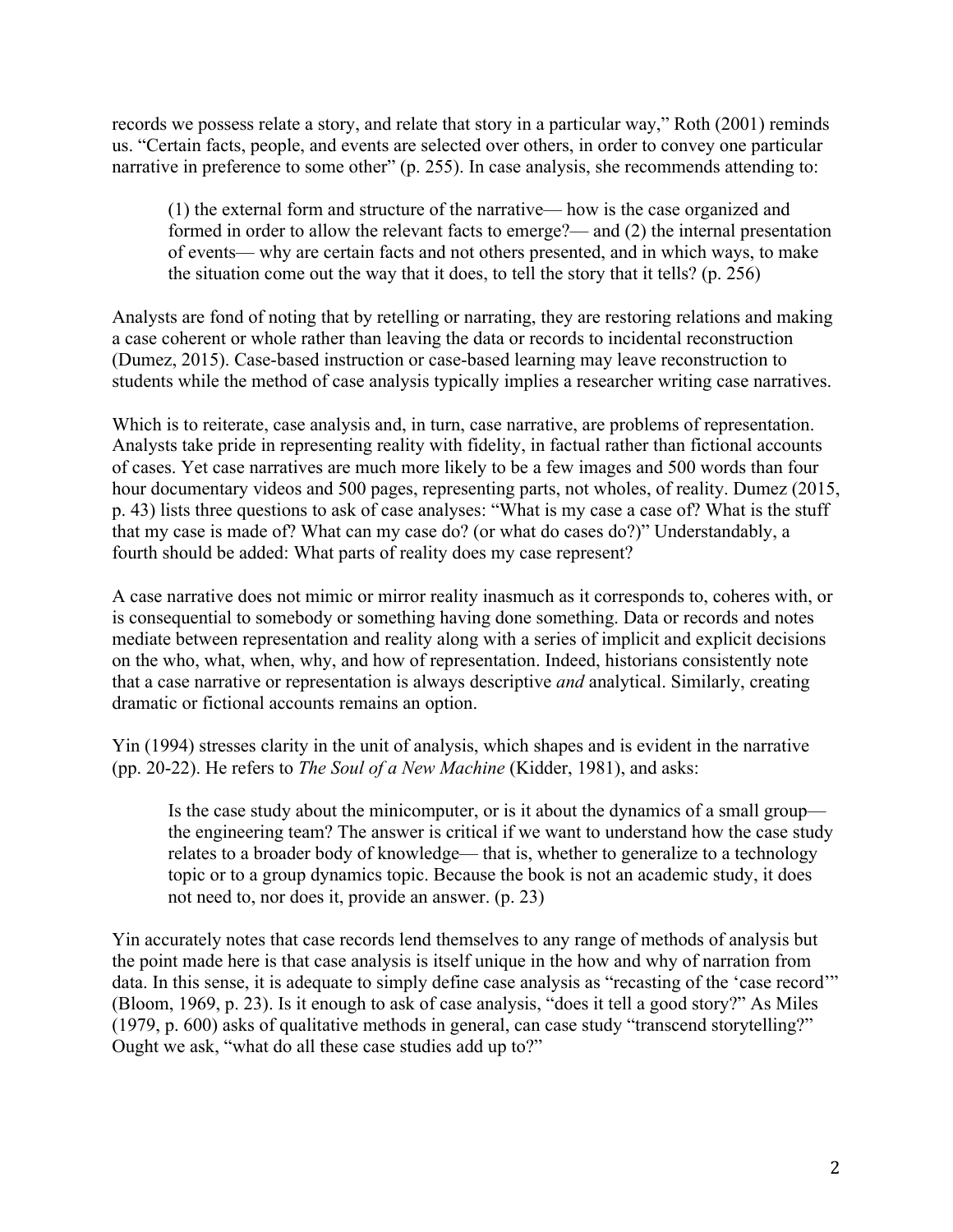- 1. What is a Case?
	- a. Gupta (1994, p. 111): A case is a set of features, attributes, and relations of a given situation and its associated outcome(s). A case is situation-specific, unlike a rule, which is a unit of generalized knowledge.
	- b. Shulman (1992, p. 21): a case has a narrative, a story, a set of events that unfolds over time in a particular place.
	- c. Ragin (1992, p. 3): To the question "What is a case?" most social scientists would have to give multiple answers. A case may be theoretical or empirical or both; it may be a relatively bounded object or a process; and it may be generic and universal or specific in some way. Asking "What is a case?" questions many different aspects of empirical social science.

i. p. 9:

| Understanding<br>of cases    | Case conceptions                 |                                     |
|------------------------------|----------------------------------|-------------------------------------|
|                              | Specific                         | General                             |
| As empirical units           | 1. Cases are found<br>(Harper)   | 2. Cases are objects<br>(Vaughan)   |
| As theoretical<br>constructs | 3. Cases are made<br>(Wieviorka) | 4. Cases are<br>conventions (Platt) |

Table I.1. Conceptual map for answers to "What is a case?"

## 2. What is Case Analysis?

- a. Bloom (1969, p. 23): conceptual recasting of the "case record."
- b. Case Narrative
	- i. Jocher (1928, p. 206): Facts and circumstances having no bearing on the case should be omitted, yet great caution must be exercised that nothing significant, which might by any chance modify the conclusions or assist in the interpretation, be overlooked. There should be a logical sequence, as well as continuity and coherence throughout the entire narrative. Although the language should be simple, technical terminology which has become generally accepted is not only permissible but preferable, since this will facilitate the legitimate comparison of cases and the subsequent formulation of hypotheses. Although there is a tacit assumption that every case is unique, that there never has been nor ever could be another case exactly like it, yet it may be presumed that there are points of similarity as well as of difference.
- 3. What is (a) Case Study?
	- a. Shaw (1927, p. 149): Case study method emphasizes the total situation or combination of factors, the description of the process or sequence of events in which the behavior occurs, the study of individual behavior in its total social setting, and comparison of cases leading to formulation of hypotheses.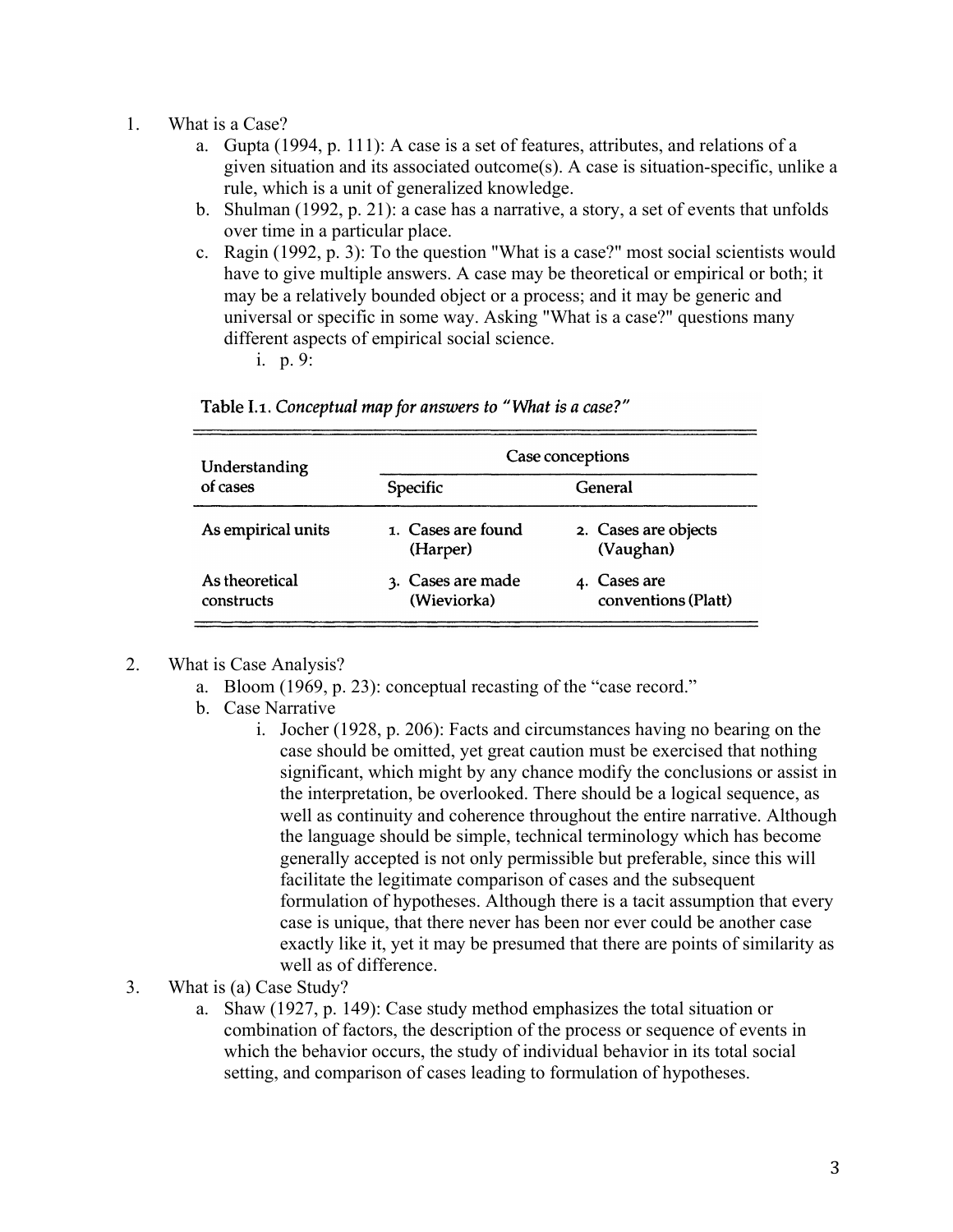- b. Hader & Lindeman (1933/1999, p. 173): The following terms frequently are used indiscriminately and must therefore be distinguished: *case study, case method, case record, case history*.... *Case Study*: The analysis of an abstracted phase of experience, usually performed in the interest of describing some quality in the experiential whole.
- c. Good (1956, p. 150): Case study is essentially intensive investigation of the particular unit represented, whereas case work refers especially to the remedial, corrective, or developmental procedures that appropriately follow diagnosis of the causes of maladjustment or of approved behavior. Case study and case work, therefore, are complementary processes, even though they may not be performed by the same person or agency.
- d. McCartney (1970, p. 30): a descriptive report analyzing a social unit as a whole.
- e. Yin (1984, p. 23): empirical inquiry that investigates a contemporary phenomenon within its real-life context; when the boundaries between phenomenon and context are not clearly evident; and in which multiple sources of evidence are used.
- f. Yin (1994, p. 13): inquiry that investigates a contemporary phenomenon within its real-life context, when the boundaries between phenomenon and context are not clearly evident; and in which multiple sources of evidence are used.
- g. Bogdan & Biklan (1998, p. 54): a detailed examination of one setting or a single subject, a single depository of documents, or one particular event.
- 4. Case-based Learning (CBL)
	- a. Rosenstand (2012, p. 503): Case-based learning is oriented toward a case, which from different perspectives generates different and equally correct problems. Case-based learning is about choosing, deciding priorities, and combining different disciplines, and as such is best practiced in a multidisciplinary context.
- 5. Case-Based Instruction (CBI)
	- a. Shulman (1991, p. 251): [Cases] are embedded with many problems that can be framed and analyzed from various perspectives, and they include the thoughts and feelings of the teacher-writers as they describe the accounts. Some case writers describe problems that remain unresolved and end their stories with a series of questions about what to do. Others include solutions that may or may not have worked…. All stories are not cases. To call something a case is to make a theoretical claim that it is "a case of something"; or an instance of a larger class of experiences.
- 6. Case-based Reasoning (CBR)
	- a. Kolodner (1992, p. 4): Case-based reasoning can mean adapting old solutions to meet new demands; using old cases to explain new situations; using old cases to critique new solutions; or reasoning from precedents to interpret a new situation (much like lawyers do) or create an equitable solution to a new problem (much like labor mediators do).
	- b. Gupta (1994, p. 110): Case-based reasoning (CBR) is an Al based, problemsolving approach that relies on past, similar cases to find so lutions to problems, to modify and critique existing solutions, and to explain anomalous situations.
- 7. Characteristics, Purposes, and Types of Cases
	- a. A case basically has the following characteristics: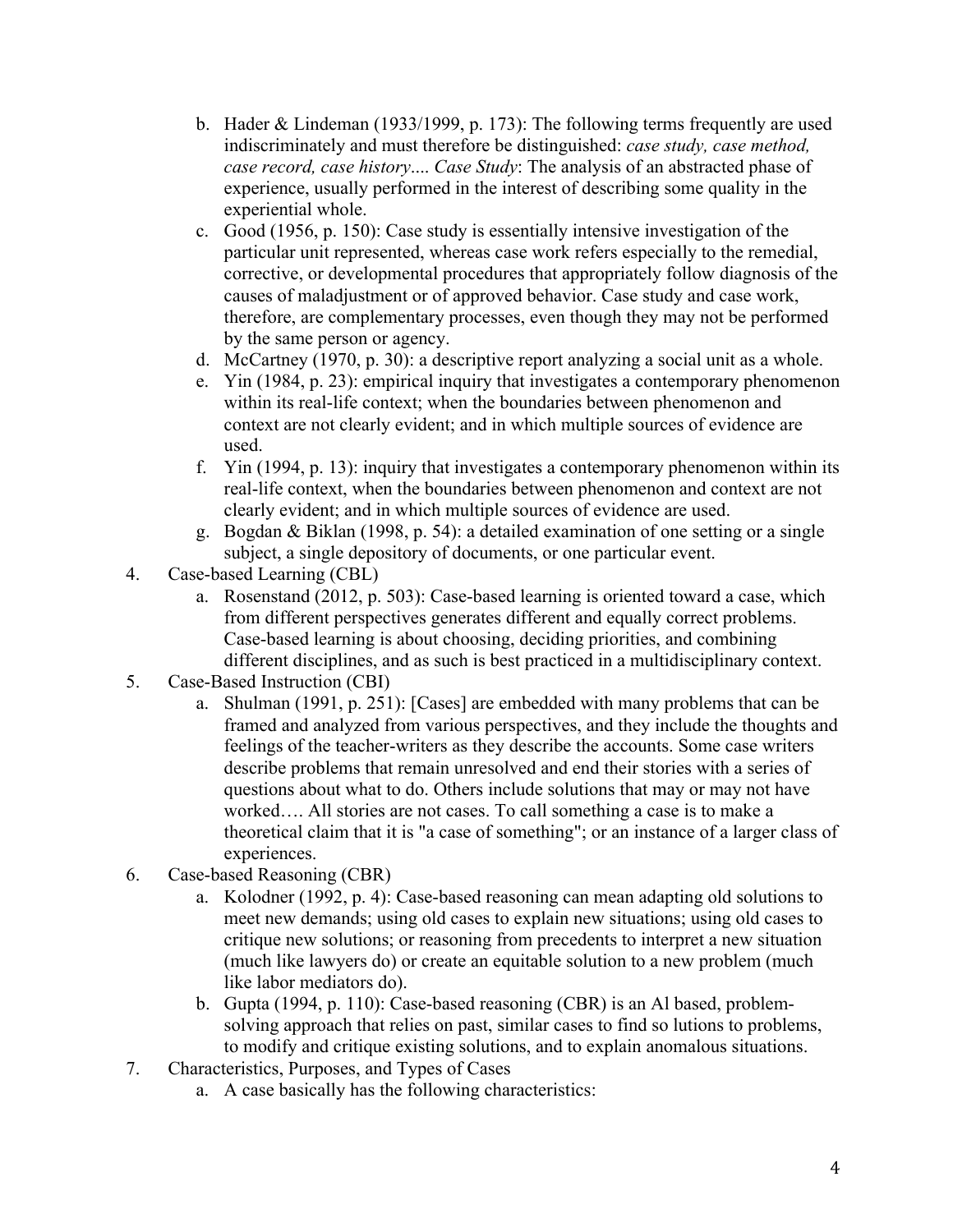- i. Empirical (natural setting) with primary and secondary, qualitative or quantitative sources
- ii. Relevant and Resonant (may be common or novel, outlier example)
- iii. Complex of theory and practice
- iv. Problematic at least somewhat ill-defined (e.g., fuzzy boundaries between phenomenon and context)
- v. Multiplicity in evidence and sources
- vi. Cohesive in spatial and temporal terms
- vii. Dimensioned in breadth and depth
- viii. See (Khan, 2008).
- b. The purpose of a case study is to represent the object of study or case as a bounded system or event.
	- i. **Exampling, Proofing, Testing:** A case can empiricize or ground theory, exemplify or test a theoretical construct, or simply be an example.
	- ii. **Demonstrating Dynamics:** Miles and Huberman (1984) note that a case is effective for understanding dynamics within single settings.
	- iii. **Catching Complexity:** Stake (1995) suggests that a case study can "catch the complexity" of things.
	- iv. **Extending or Resonating:** Findings from a single case can be "related to" (Bassey, 1999), "transferred to" (Guba & Lincoln, 1989), or "recontextualised" (Morse, 1991) for similar contexts.
	- v. See Merriam (1998), Miles & Huberman (1984), Stake (1995), and Yin (2003b).
- c. Types of Case Studies
	- i. Cases can be either intrinsic or instrumental: 1) a case may be 'intrinsically' interesting in that in its particularity and ordinariness the case is of interest; 2) or a case may be instrumental in that it represents other cases, illustrates a particular problem, or is effective in identifying what can be learned about and applied to other like cases.
	- ii. Yin (1981, 1984, 1994) classifies case studies as exploratory, descriptive, or explanatory.
		- 1. An exploratory case is an intuitive investigation prior to refining a research question (Yin, 1994).
		- 2. A descriptive case study is a complete description of a phenomenon within a specific context (Yin, 2003).
		- 3. Explanatory case studies are used to explain the how and why of particular problems, forces, processes, etc.
	- iii. Yin (2003) also differentiates between single or multiple cases.
- 8. Critique of case studies
	- a. See Lowi (1964) for pre-eminent critique
		- i. Lowi (1964, p. 677): But what do all the case-studies, including *American Business and Public Policy*, add up to? As a result of these case materials, how much farther along the road of political theory are we? What questions have the authors of these studies raised, and what non-obvious hypotheses and generalizations about "who rules and why" would we have lacked without them? Because of what it does, what it implies and what it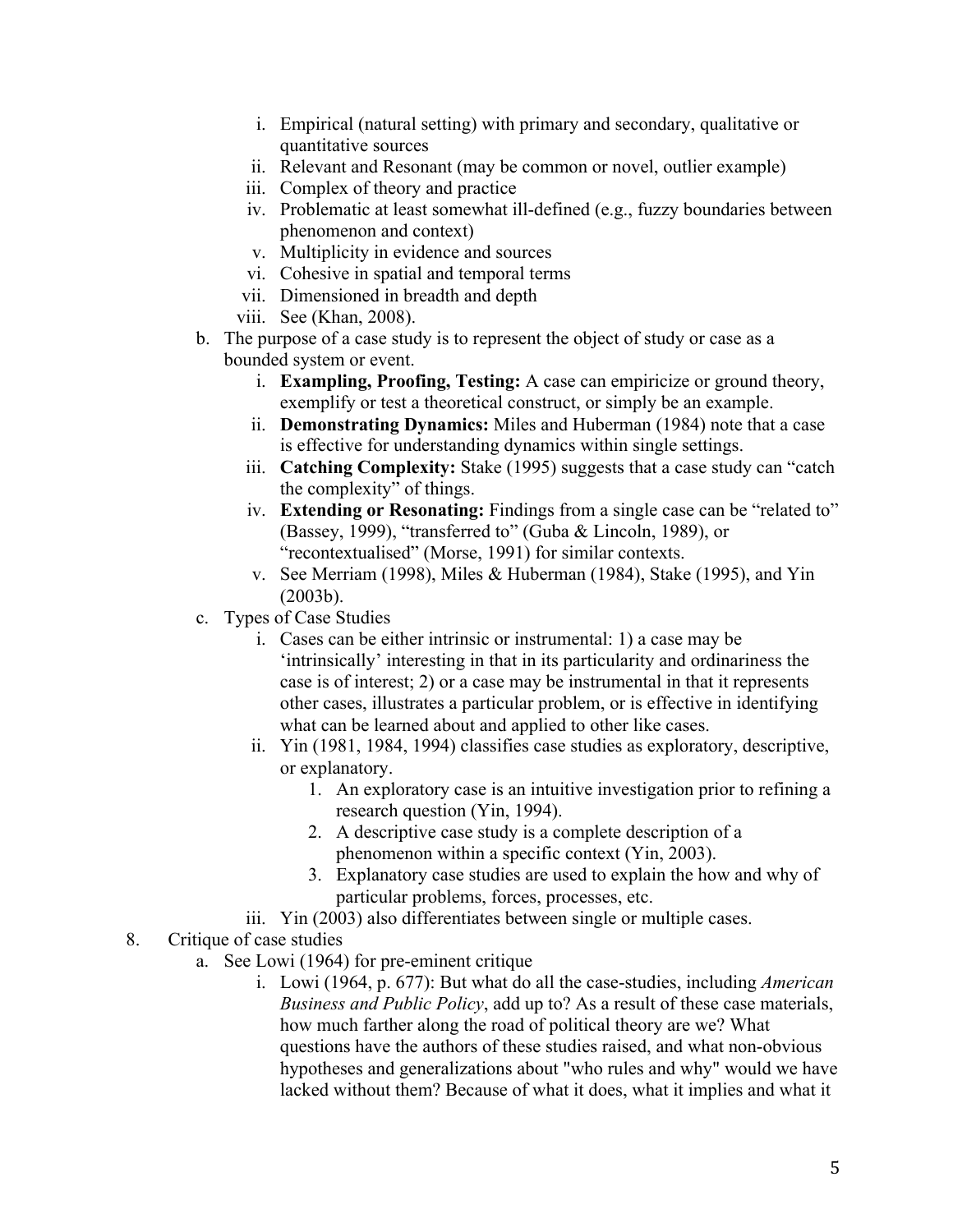does not do, *American Business and Public Policy* provides a proper occasion for asking these questions.

- b. Can one build theory from cases— how do we transform the discrete facts of cases into theory or normative ethics? Are cases just simply taxonomic or a form of cataloguing that can only amount to an accumulation of cases (case study after case study)? What do all the cases add up to? What are the meta-analytic challenges or resolutions for case studies?
- c. Fuller (2000, pp. 8, 28): The impasse between Collins and Latour is symbolized by the Janus-faced character of STS's much vaunted case study methodology. On the one hand, in Collins's view, case studies create intellectual entitlements for the STS practitioner that effectively restrict the "community of inquirers" simply to those with similar training and experience. On the other hand, in Latour's view, because case studies are typically evaluated merely in terms of their descriptive adequacy ("Does it tell a good story?"), and not some larger normative context, they can be of potential use to a wide range of users, most notably those who do not share the STS researcher's personal or professional commitments. But regardless of whether Collins's or Latour's view prevails, the dynamic spirit of critical inquiry loses [i.e., "What is the normative conclusion that should be drawn from" each particular case study?].
- d. Forrester (2007)

## **References**

- Bassey, M. (1999). *Case study research in educational settings.* Buckingham, England: Open University Press.
- Bogdan, R.C., & Biklen, S. K. (1998). *Qualitative research in education: An introduction to theory and methods* (3rd ed.). Boston, MA: Allyn and Bacon.
- Guba, E., & Lincoln, Y. (1989). *Forth generation evaluation*. Newbury Park, CA: Sage.
- Forrester, J. (2007). On Kuhn's case: Psychoanalysis and the paradigm. *Critical Inquiry, 33*(4), 782-819.
- Fuller, S. (2000). Why science studies has never been critical of science: Some recent lessons on how to be a helpful nuisance and a harmless radical. *Philosophy of the Social Sciences, 30*(1), 5-32.
- Khan, S. (2008). The case in case-based design of educational software: A methodological interrogation. Educational Technology Research & Development, 56, 423-447.
- Kolodner, J. L. (1992). An introduction to case-based reasoning. *Artificial Intelligence Review, 6*, 3-34.
- Lincoln, Y., S. & Guba, E. (1985). *Naturalistic inquiry*. Beverly Hills, CA: Sage.
- Lowi, T. J. (1964). American business, public policy, case-studies, and political theory. *World Politics, 16*(4), 677-715.
- Merriam, S. B. (1998). *Qualitative research and case study applications in education*. San Francisco, CA: Jossey-Bass.